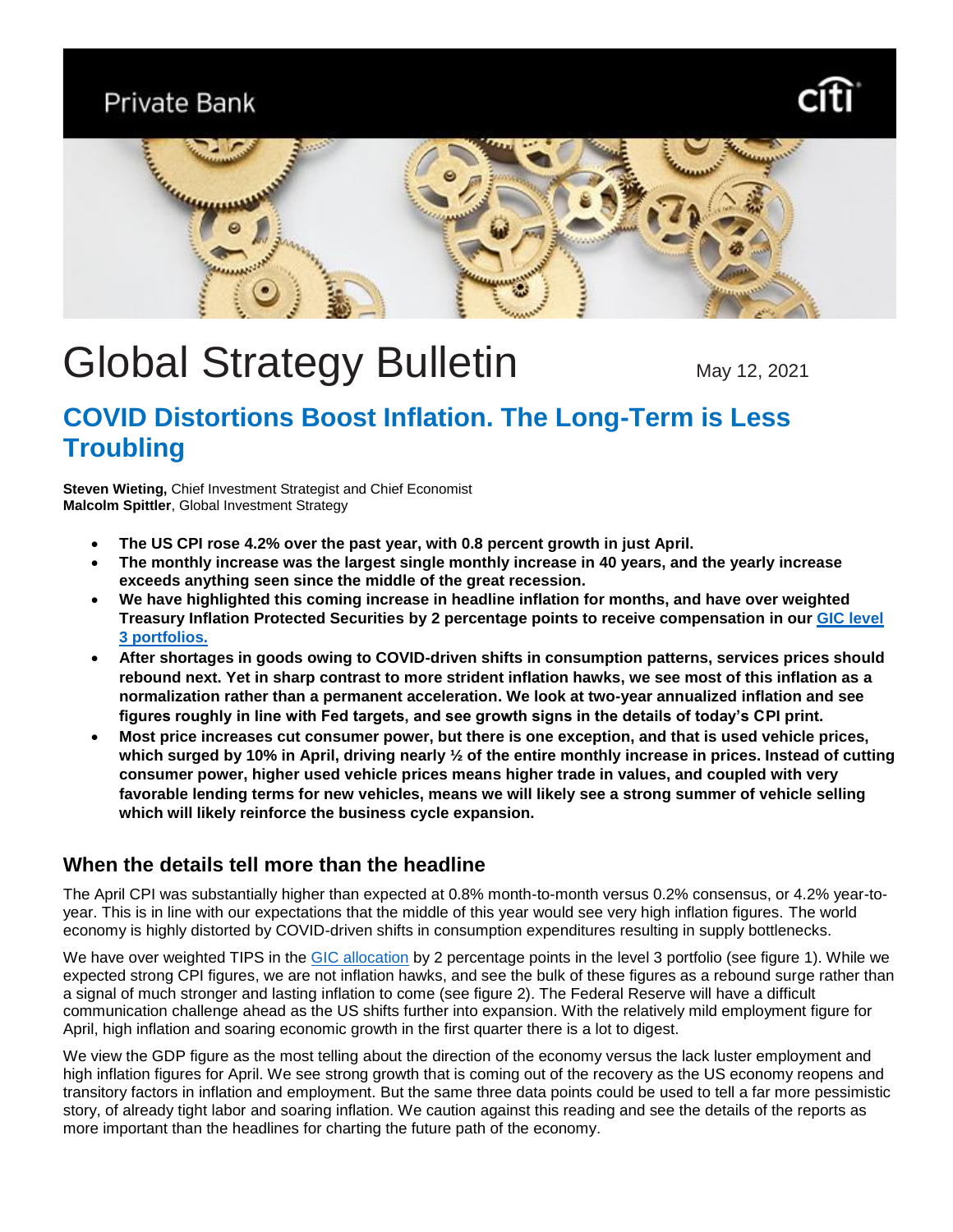On the inflation side we see the bulk of the increase as temporary, and something to that could be anticipated due to "base" effects from a plunge in prices a year ago. There is a lot baked into the future price path already based on what happened in 2020. That said, looking at 2-year changes we can look over the top of the pandemic to see how inflation is shaping up away from impact of the pandemic. So away from the base effects impact of April 2020, we can see headline inflation is up 2.2% annualized from April 2019.



Source: Haver Analytics as of May 12, 2021. Indices are unmanaged. An investor cannot invest directly in an index. They are shown for illustrative purposes only and do not represent the performance of any specific investment. Past performance is no guarantee of future results. Real results may vary. Grey shaded areas represent recessions.

But the story of inflation doesn't have to be a negative one for the economy. **One of the largest non-energy drivers of inflation in April was used vehicles, which saw record prices in the month (see figure 3). This is a sign of strong demand, but demand that will help fund the purchases of new vehicles and drive future investment and consumption. Used vehicle prices are nearly 3% of the CPI, and were up 10% (not annualized) in April, contributing 0.3 percentage points to the headline figure, or nearly ½ of the large increase. This is a strange form of inflation because it means more consumer power for another segment, not less. The strength means that new vehicles which enter into GDP will have more support as trade in values are at record levels**.

Away from rebounding energy prices and surging used vehicle prices, long term trends are not aggressive in the CPI. One of the largest segments with the most momentum and smallest short term fluctuations is in housing prices, and there the figures are actually slowing as shown by the lowest rental price increase since 2011.



Source: Haver Analytics as of May 12, 2021. Indices are unmanaged. An investor cannot invest directly in an index. They are shown for illustrative purposes only and do not represent the performance of any specific investment. Past performance is no guarantee of future results. Real results may vary. Grey shaded areas represent recessions.

Looking forward we can see the energy impact moving out of the CPI figures, this is well illustrated in April, with the monthly change for energy prices at -0.1 percent, versus +25% year-to-year. At nearly 7% of the CPI that huge year-toyear gain accounted for 1.7 percentage points of the 4.2% headline annual gain. And yet we do not anticipate this happening again in the next year. Driving cannot recover from pandemic levels again. So while base effects will keep this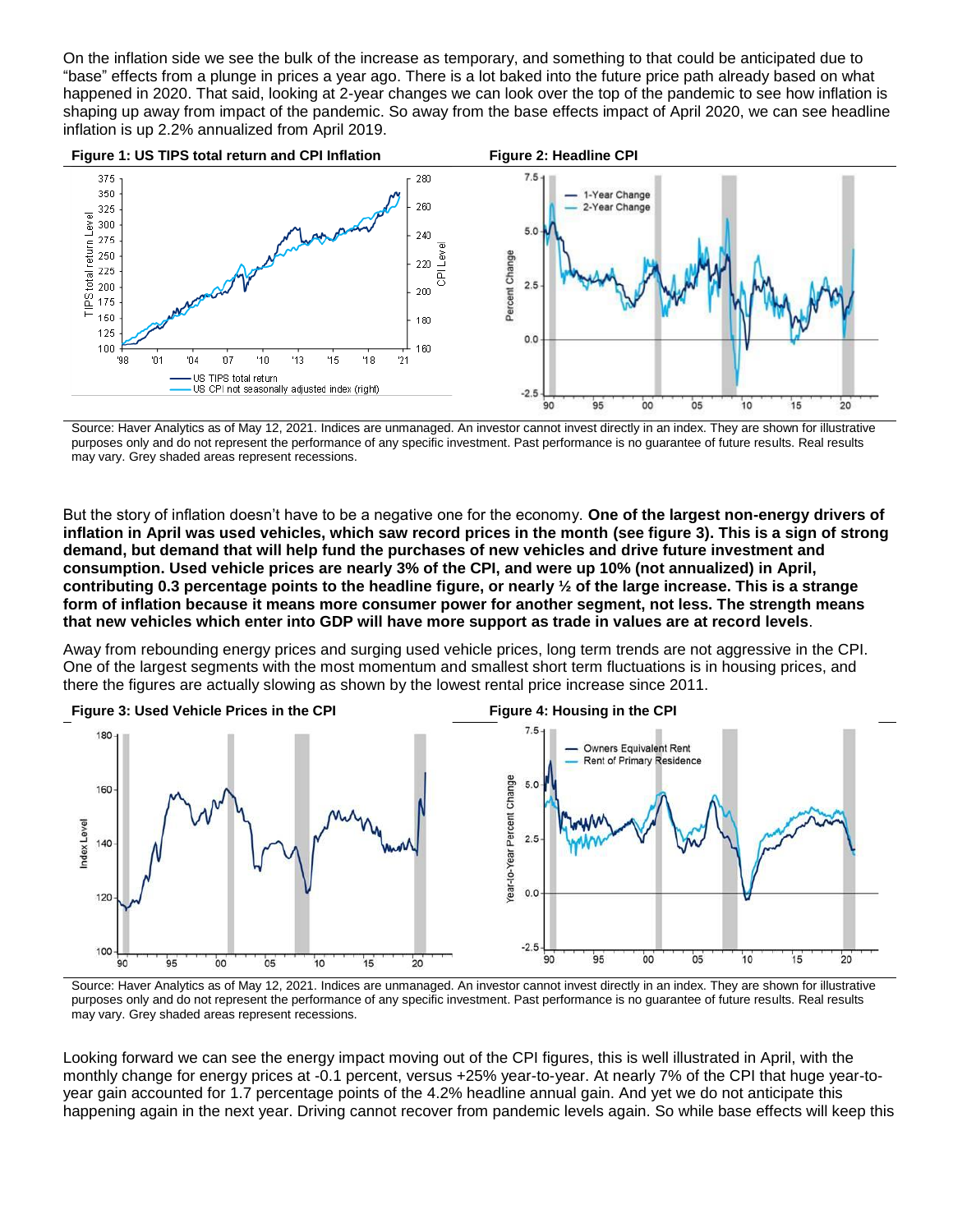high for the next few months, we can anticipate the inflation figure falling after the low base period falls out of the comparison window.

As the current base effects wane we do see another source of one-time inflation on the horizon, and that is from pandemic disrupted services. As consumers return to flying, hotels, amusement parks and restaurants there will be a period of shortage where businesses have either closed or drastically reduced capacity to cope with the pandemic. When exactly this starts will be decided by local restrictions as well as the speed an impact of the vaccine rollouts, but we definitely expect pockets of scarcity to arrive this summer, and likely not be fully resolved for at least a year.

We thus continue to see above trend inflation for some time, and simultaneously are not worried about inflation getting out of control (the country can't emerge from a generational global pandemic every year). We see the underlying trend of inflation as still relatively mild coupled with the Fed's commitment to a symmetric inflation goal and the enormous supply of untapped labor (much of it that will not return to the labor force until children are back in full time school).

As we discussed last week [\(Earnings and the End of Euphoria\)](https://www.privatebank.citibank.com/ivc/docs/quadrant/CIOBulletin05022021.pdf), we don't believe supply-side distortions and surging commodity prices will single-handedly generate lasting, self-reinforcing inflation.

We do not expect a sustained surge in inflation after the coming year's expected jump in prices. Price increases due to supply-side distortions and surging commodity prices will likely be transitory. We expect that the Fed will almost certainly stay true to its promise of lagging behind inflation while tightening less than in recent decades. Therefore, we expect a steeper yield curve that will most certainly benefit equities like financials, and favor certain fixed instruments, such as variable rate loans, over long-duration bonds.

**We, therefore, find ourselves in general disagreement with both sides of the present "consensus" views regarding rates. Specifically, we believe that bond markets are underestimating the coming strength of the economic recovery and overestimating the intermediate rate of inflation. The net effect, in our view, is a potential yield of 2.0% for the 10-year US Treasury by year end, and 2.5% during the coming couple years of expansion.** 

### **Rates and Inflation at a Turning Point**

Decades of falling inflation and declining real bond yields cannot be repeated (see figure 5). At the same time, as we noted on March 7 [\(Rates, Recovery and Resolve\)](https://www.privatebank.citibank.com/ivc/docs/quadrant/CIO030721.pdf), history is full of short-lived rate spikes since the "Great Inflation" of the 1970s was shut down as a result of severe Fed tightening in the early 1980s. With that said, a secular *end to disinflation* seems likely.

US policy rates are zero and will most likely stay at zero for all of 2021. Yet, as we discussed in the [March Quadrant](https://www.privatebank.citibank.com/ivc/docs/quadrant/CPB_Quadrant_03192021.pdf)  [From Rescue to Rescue,](https://www.privatebank.citibank.com/ivc/docs/quadrant/CPB_Quadrant_03192021.pdf) Fed Chair Powell and other officials have begun to downplay the significance of Fed forecasts for policy rates to stay at zero through all of 2023. They forecast a strong US economic recovery. They have not, however, forecast a path for short-term interest rates that is *consistent with that view.* In other words, the Fed is not likely to change policy until a strong, full recovery is well underway.

After such large policy steps in 2020, even a small adjustment to US monetary policy may shock financial markets. Fortunately enough, the bond market has wisely stopped taking the Fed's rate guidance literally. You can see this in figure 12 that the market has prices in a small first tightening step late in 2022, two years earlier than the Fed's infamous "dot plots". (Also, appropriately in our view, the bond market prices a lower rate than the Fed does looking several years out.)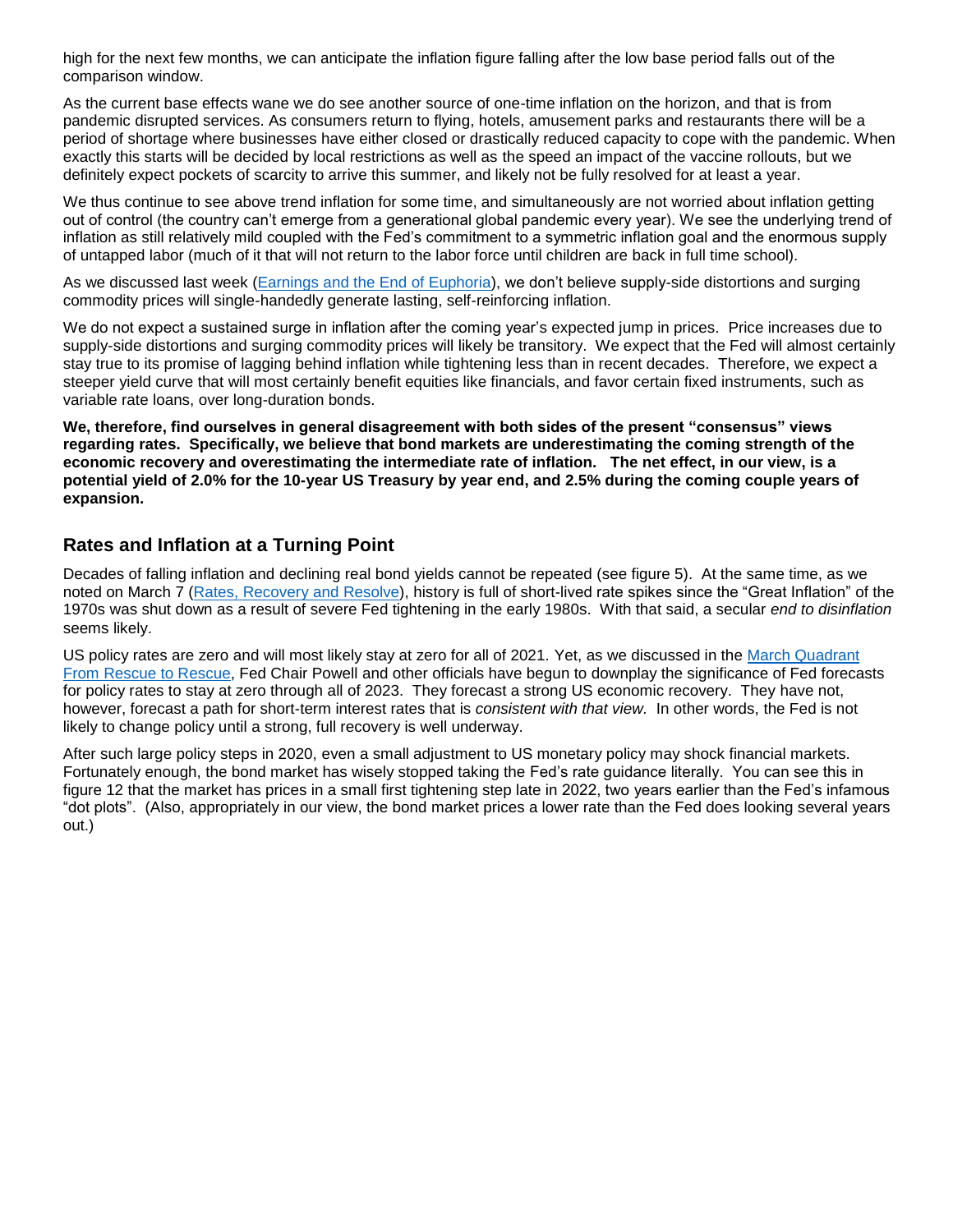

Source: Haver Analytics, FactSet, Federal Reserve as of May 6, 2021. All forecasts are expressions of opinion and are subject to change without notice and are not intended to be a guarantee of future events. Indices are unmanaged. An investor cannot invest directly in an index. They are shown for illustrative purposes only. Past performance is no guarantee of future returns. Real results may vary.

A plausible scenario is that in a year's time, the Fed will be at the earliest stages of planning its exit from a zero interestrate policy. This will begin first with reductions in the pace of US bond purchases made with newly minted money. If that happens, a sharp slowing in reserve creation will generate turbulence beyond US fixed income. This was last seen during the "taper tantrum" of 2013. The Fed would strongly prefer avoiding a repeat of that episode and possibly slowing the economy more than desired. However, because of the strong influence of the Fed on the appreciation of financial assets, we expect the markets will respond negatively to the change in policy direction, nonetheless.



INVESTMENT PRODUCTS: NOT FDIC INSURED · NOT CDIC INSURED · NOT GOVERNMENT INSURED · NO BANK GUARANTEE · MAY LOSE VALUE

**This email contains promotional materials. If you do not wish to receive any further promotional emails from Citi Private Bank, please email** [donotspam@citi.com](mailto:donotspam@citi.com) **with "UNSUBSCRIBE" in the subject line. Email is not a secure environment; therefore, do not use email to communicate any information that is confidential such as your account number or social security number.**

Citi Private Bank is a business of Citigroup Inc. ("Citigroup"), which provides its clients access to a broad array of products and services available through bank and non-bank affiliates of Citigroup. Not all products and services are provided by all affiliates or are available at all locations. In the U.S., investment products and services are provided by Citigroup Global Markets Inc. ("CGMI"), member FINRA and SIPC, and Citi Private Advisory, LLC ("Citi Advisory"), member FINRA and SIPC. CGMI accounts are carried by Pershing LLC, member FINRA, NYSE, SIPC. Citi Advisory acts as distributor of certain alternative investment products to clients of Citi Private Bank. CGMI, Citi Advisory and Citibank, N.A. are affiliated companies under the common control of Citigroup.

Outside the U.S., investment products and services are provided by other Citigroup affiliates. Investment Management services (including portfolio management) are available through CGMI, Citi Advisory, Citibank, N.A. and other affiliated advisory businesses. These Citigroup affiliates, including Citi Advisory, will be compensated for the respective investment management, advisory, administrative, distribution and placement services they may provide.

#### [Read additional important information](https://www.privatebank.citibank.com/ivc/docs/Important%20Disclosure-compliance.pdf)

#### **Past performance is not indicative of future results. Real results may vary.**

MBS are also sensitive to interest rate changes which can negatively impact the market value of the security. During times of heightened volatility, MBS can experience greater levels of illiquidity and larger price movements.

Important information, including information relating to risk considerations can be found in the link above.

Views, opinions and estimates expressed herein may differ from the opinions expressed by other Citi businesses or affiliates, and are not intended to be a forecast of future events, a guarantee of future results, or investment advice, and are subject to change without notice based on market and other conditions. Citi is under no duty to update this presentation and accepts no liability for any loss (whether direct, indirect or consequential) that may arise from any use of the information contained in or derived from this presentation.

© 2021 Citigroup Inc. All Rights Reserved. Citi, Citi and Arc Design and other marks used herein are service marks of Citigroup Inc. or its affiliates, used and registered throughout the world.